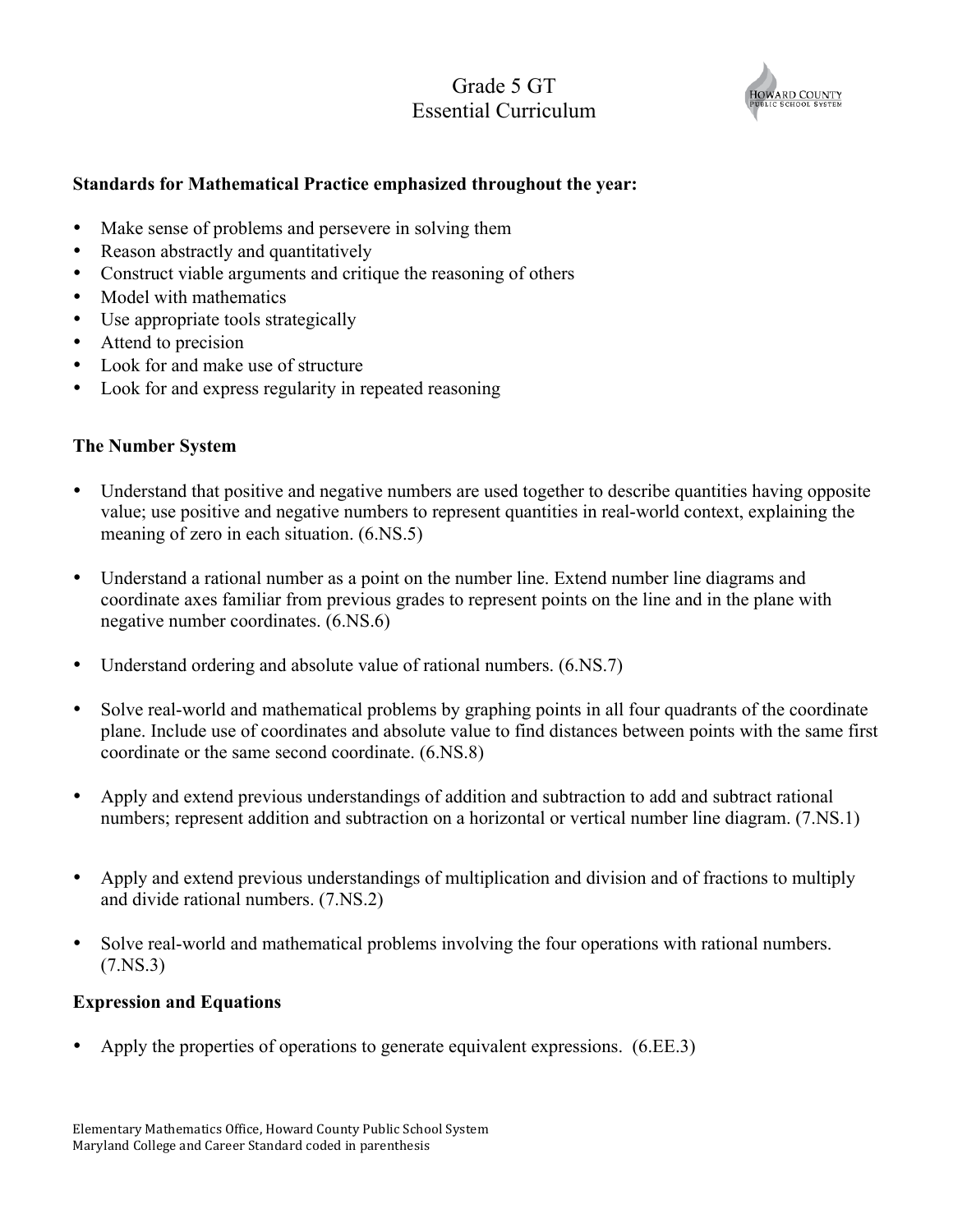- Identify when two expressions are equivalent (i.e., when the two expressions name the same number regardless of which value is substituted into them). For example, the expressions  $y + y + y$  and 3y are equivalent because they name the same number regardless of which number y stands for. (6.EE.4)
- Understand solving an equation or inequality as a process of answering a question: Which values from a specified set, if any, make the equation or inequality true? Use substitution to determine whether a given number in a specified set make the equation or inequality true. (6.EE.5)
- Solve real-world and mathematical problems by writing and solving equations.  $(6.EE.7)$
- Write an inequality to represent a constraint or condition in a real-world or mathematical problem. Represent solutions of such inequalities on number line diagrams. (6.EE.8)
- Use variables to represent two quantities in real-world problems that change in relationship to one another; write and equation to express one quantity, thought of as the dependent variable, in terms of the other quantity, thoughts of as the independent variable. Analyze the relationship between using graphs and tables. (6.EE.9)
- Apply properties of operations as strategies to add, subtract, factor, and expand linear expressions with rational coefficients. (7.EE.1)
- Understand that rewriting an expression in different forms in a problem context can shed light on the problem of how the quantities in it are related. *For example,*  $a + 0.05a = 1.05a$  *means that "increase by 5%" is the same as "multiply by 1.05."* (7.EE.2)
- Solve multi-step real-life and mathematical problems posed with positive and negative rational numbers in any form (whole numbers, fractions, and decimals), using tools strategically. Apply properties of operations to calculate with numbers in any form; convert between forms as appropriate; and assess the reasonableness of answers using mental computation and estimation strategies*.* (7.EE.3)
- Use variables to represent quantities in a real-world or mathematical problem, and construct simple equations and inequalities to solve problems by reasoning about the quantities. (7.EE.4)

## **Geometry**

- Find the area of right triangles, other triangles, special quadrilaterals, and polygons by composing into rectangles or decomposing into triangles and other shapes; apply these techniques in the context of solving real-world and mathematical problems. (6.G.1)
- Represent three-dimensional figures using nets made up of rectangles and triangles, and use the nets to find the surface area of these figures. Apply these techniques in the context of solving real-world and mathematical problems. (6.G.4)
- Draw construct, and describe geometrical figures and describe the relationships between them. Solve problems involving scale drawings of geometric figures, including computing actual lengths and areas from a scale drawing and reproducing a scale drawing at a different scale. (7.G.1)